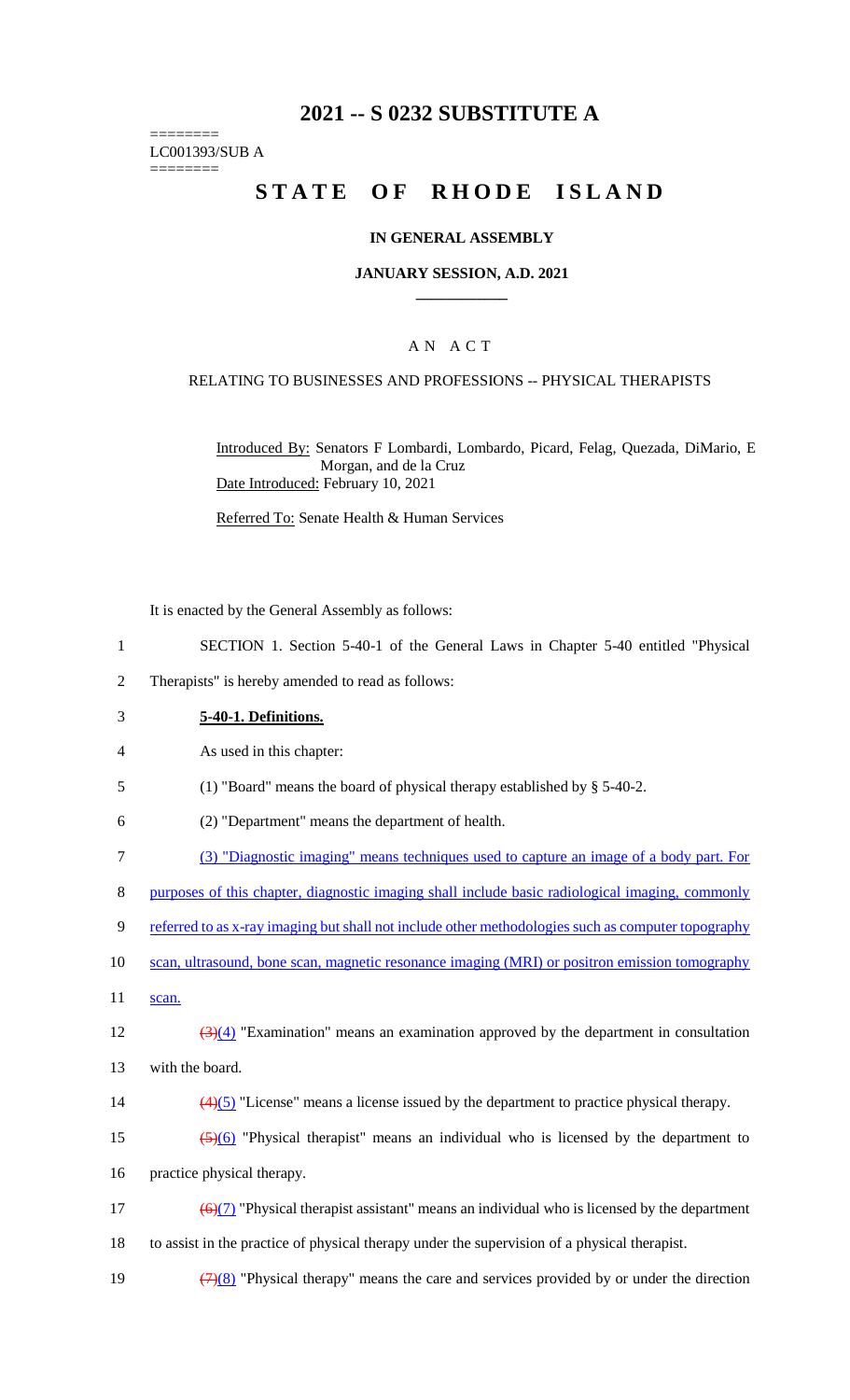- and supervision of a physical therapist who is licensed pursuant to this chapter.
- 2  $(8)(9)$  "Practice of physical therapy" means: (i)(A) Examination, evaluation, treatment, and instruction of patients/clients to detect, assess, prevent, correct, alleviate, and limit physical disability, physical dysfunction, and pain from injury, disease, and any other bodily conditions; (B) Administration, interpretation, and evaluation of tests and measurements of bodily functions and structures; (C) The planning, administration, evaluation, and modification of treatment and instruction, including the use of physical measures, activities, and devices, for preventive and 10 therapeutic purposes; and (D) The provision of consultative, educational, and other advisory services for the purpose 12 of reducing the incidence and severity of physical disability, physical dysfunction, and pain; and (E) Ordering diagnostic imaging and studies that are performed and interpreted by other 14 licensed health care professionals pursuant to the provisions of § 5-40-23. (ii) The practice of physical therapy does not include the practice of medicine as defined in chapter 37 of this title. 17  $(9)(10)$  "Supervision" means that a licensed physical therapist is at all times responsible 18 for supportive personnel and students. SECTION 2. Chapter 5-40 of the General Laws entitled "Physical Therapists" is hereby amended by adding thereto the following section: **5-40-23. Ordering diagnostic imaging - Sunset.**  22 (a) Physical therapists licensed pursuant to  $\S$  5-40-7 may order diagnostic imaging as defined in § 5-40-1 to be performed and interpreted by other licensed health care professionals. (b) All diagnostic imaging tests ordered by a physical therapist shall be reported by the 25 physical therapist to the patient's designated primary care physician of record within seven (7) days 26 following receipt of the results. This reporting shall not be required if the patient does not have a primary care physician. 28 (c) Managed health care plans shall provide a utilization report to the general assembly no 29 later than September 1, 2022, and annually thereafter. (d) Unless extended by the general assembly, physical therapists shall not be authorized to order diagnostic imaging as an authorized practice of physical therapy after December 31, 2023.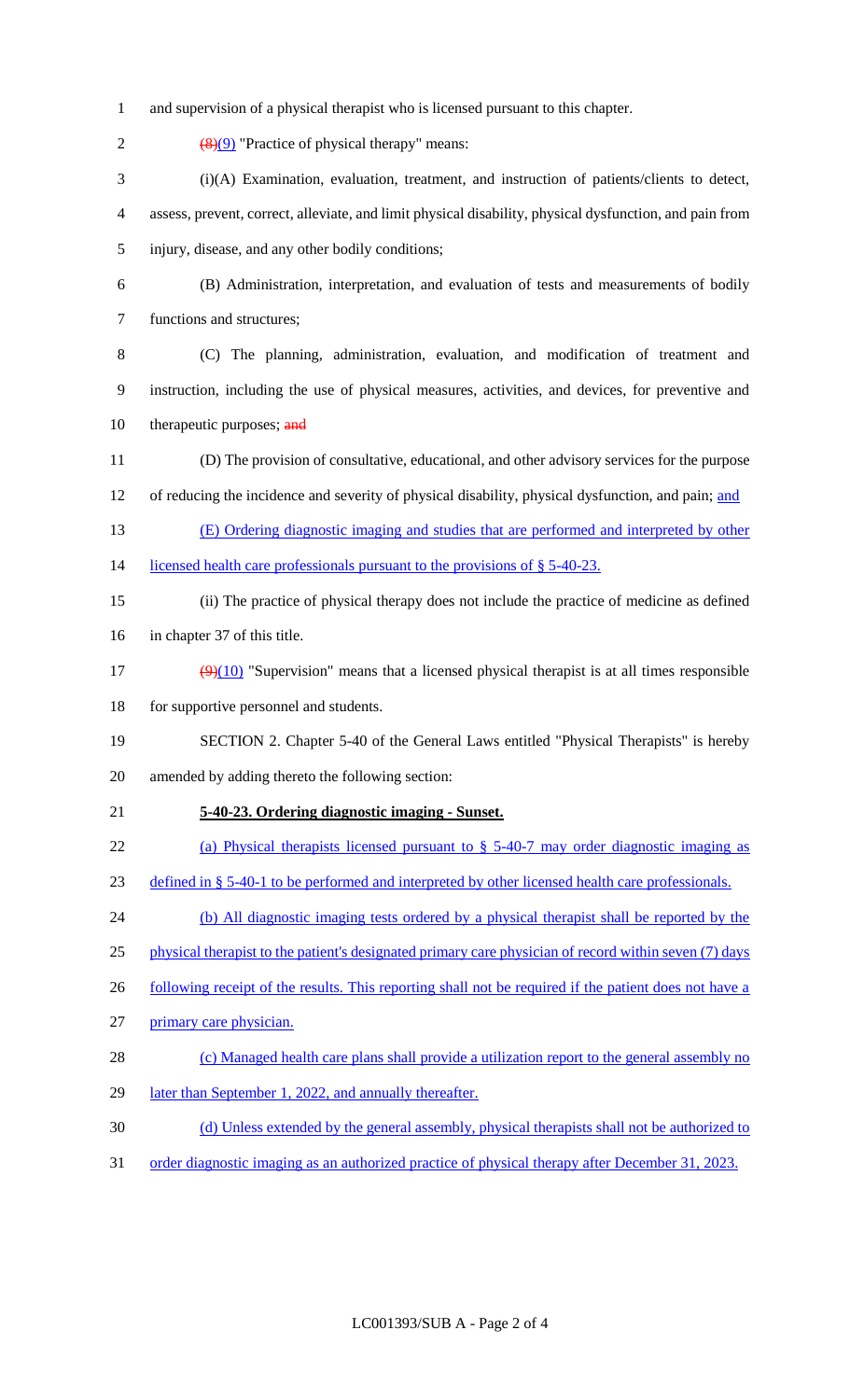1 SECTION 3. This act shall take effect upon passage.

 $=$ LC001393/SUB A  $=$